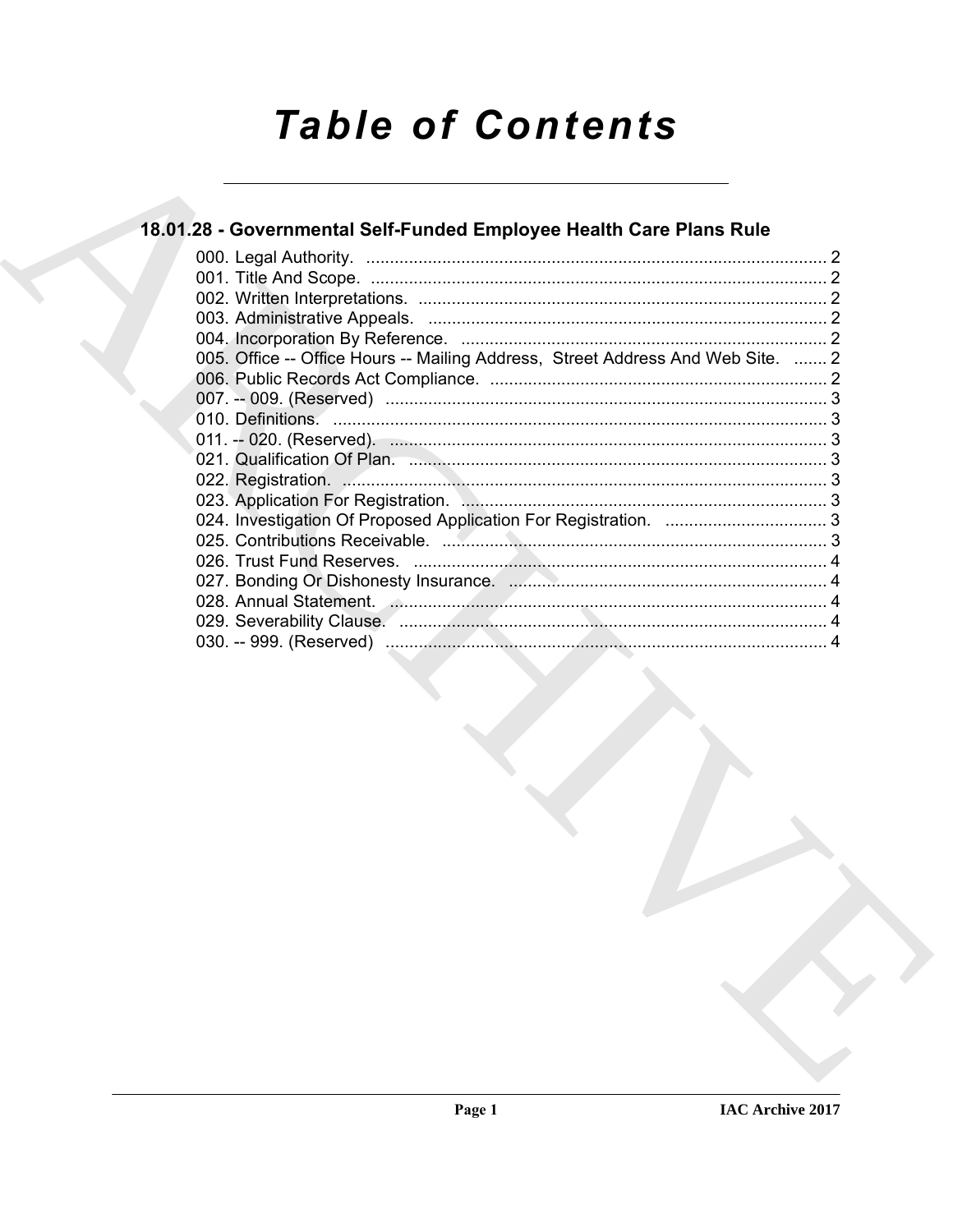#### **IDAPA 18 TITLE 01 CHAPTER 28**

#### <span id="page-1-0"></span>**18.01.28 - GOVERNMENTAL SELF-FUNDED EMPLOYEE HEALTH CARE PLANS RULE**

#### <span id="page-1-1"></span>**000. LEGAL AUTHORITY.**

#### <span id="page-1-2"></span>**001. TITLE AND SCOPE.**

| <b>CHAPTER 28</b>                                                                                                                                                                                                                                                                                                                                                                                             |             |  |
|---------------------------------------------------------------------------------------------------------------------------------------------------------------------------------------------------------------------------------------------------------------------------------------------------------------------------------------------------------------------------------------------------------------|-------------|--|
| 18.01.28 - GOVERNMENTAL SELF-FUNDED EMPLOYEE HEALTH CARE PLANS RULE                                                                                                                                                                                                                                                                                                                                           |             |  |
| LEGAL AUTHORITY.<br>000.<br>This rule is promulgated and adopted pursuant to the authority vested in the Director under Title 41, Chapter 2, Idaho<br>Code.                                                                                                                                                                                                                                                   | $(3-30-07)$ |  |
| 001.<br>TITLE AND SCOPE.                                                                                                                                                                                                                                                                                                                                                                                      |             |  |
| 01.<br>Title. This rule shall be cited in full as Idaho Department of Insurance Rule, IDAPA 18.01.28,<br>"Governmental Self-Funded Employee Health Care Plans Rule."                                                                                                                                                                                                                                          | $(3-30-07)$ |  |
| 02.<br>Scope. The purpose of this rule is to supplement the provisions of Title 41, Chapter 41, Idaho Code,<br>Joint Public Agency Self-Funded Health Care Plans by providing:                                                                                                                                                                                                                                | $(3-30-07)$ |  |
| Dates of application for registration;<br>a.                                                                                                                                                                                                                                                                                                                                                                  | $(3-30-07)$ |  |
| Requirements for application for registration;<br>b.                                                                                                                                                                                                                                                                                                                                                          | $(3-30-07)$ |  |
| Rules regarding investigation of applications;<br>c.                                                                                                                                                                                                                                                                                                                                                          | $(3-30-07)$ |  |
| Definition of required liabilities; and establishment of reserve bases; and<br>d.                                                                                                                                                                                                                                                                                                                             | $(3-30-07)$ |  |
| To provide an effective date.<br>e.                                                                                                                                                                                                                                                                                                                                                                           | $(3-30-07)$ |  |
| 002.<br><b>WRITTEN INTERPRETATIONS.</b><br>In accordance with Section $67-5201(19)(b)(iv)$ , Idaho Code, this agency may have written statements which pertain<br>to the interpretation of the rules of this chapter, or to the documentation of compliance with the rules of this chapter.<br>These documents will be available for public inspection and copying in accordance with the public records act. | $(3-30-07)$ |  |
| 003.<br><b>ADMINISTRATIVE APPEALS.</b><br>All administrative appeals shall be governed by Chapter 2, Title 41, Idaho Code, and the Idaho Administrative<br>Procedure Act, Title 67, chapter 52, Idaho Code, and IDAPA 04.11.01, Idaho Rules of Administrative Procedure of<br>the Attorney General, Sections 100 through 400.                                                                                 | $(3-30-07)$ |  |
| 004.<br><b>INCORPORATION BY REFERENCE.</b><br>There are no documents to be incorporated by reference                                                                                                                                                                                                                                                                                                          | $(3-30-07)$ |  |
| <b>OFFICE -- OFFICE HOURS -- MAILING ADDRESS, STREET ADDRESS AND WEB SITE.</b><br>005.                                                                                                                                                                                                                                                                                                                        |             |  |
| <b>Office Hours</b> . The Department of Insurance is open from 8 a.m. to 5 p.m. except Saturday, Sunday<br>01.<br>and legal holidays.                                                                                                                                                                                                                                                                         | $(3-30-07)$ |  |
| Mailing Address. The department's mailing address is: Idaho Department of Insurance, P.O. Box<br>02.<br>83720, Boise, ID 83720-0043.                                                                                                                                                                                                                                                                          | $(3-30-07)$ |  |
| <b>Street Address</b> . The principal place of business is 700 West State Street, 3 <sup>rd</sup> Floor, Boise, Idaho<br>03.<br>83702-0043.                                                                                                                                                                                                                                                                   | $(3-30-07)$ |  |
| Web Site Address. The department's website is http://www.doi.idaho.gov.<br>04.                                                                                                                                                                                                                                                                                                                                | $(3-30-07)$ |  |
| PUBLIC RECORDS ACT COMPLIANCE.<br>006.<br>Any records associated with these rules are subject to the provisions of the Idaho Public Records Act, Title 74,<br>Chapter 1, Idaho Code.                                                                                                                                                                                                                          | $(3-30-07)$ |  |

#### <span id="page-1-3"></span>**002. WRITTEN INTERPRETATIONS.**

#### <span id="page-1-4"></span>**003. ADMINISTRATIVE APPEALS.**

#### <span id="page-1-5"></span>**004. INCORPORATION BY REFERENCE.**

#### <span id="page-1-6"></span>**005. OFFICE -- OFFICE HOURS -- MAILING ADDRESS, STREET ADDRESS AND WEB SITE.**

#### <span id="page-1-7"></span>**006. PUBLIC RECORDS ACT COMPLIANCE.**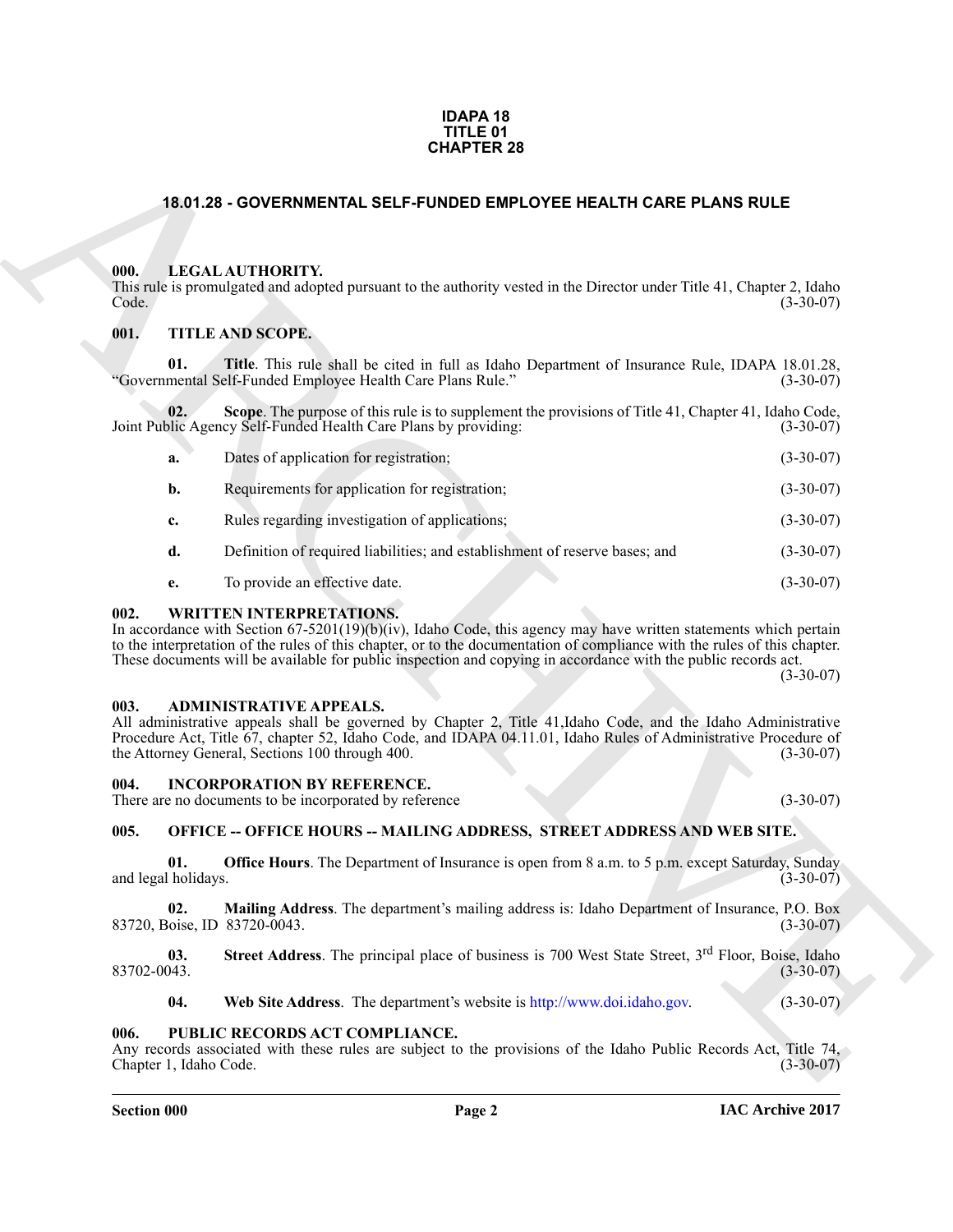#### <span id="page-2-0"></span>**007. -- 009. (RESERVED)**

#### <span id="page-2-14"></span><span id="page-2-1"></span>**010. DEFINITIONS.**

All terms defined in Title 41, Chapter 41, Idaho Code, which are used in this rule shall have the same meaning as used<br>(3-30-07) in that Chapter.

#### <span id="page-2-2"></span>**011. -- 020. (RESERVED).**

#### <span id="page-2-16"></span><span id="page-2-3"></span>**021. QUALIFICATION OF PLAN.**

In order for a plan to qualify under Title 41, Chapter 41, Idaho Code, the plan's trust must be established by agreement between the public agency employers or joint powers entity and the trustee of the trust, for the sole purpose of providing health care benefits to employees of the public agency employer or employers. (3-30-07) purpose of providing health care benefits to employees of the public agency employer or employers.

#### <span id="page-2-17"></span><span id="page-2-4"></span>**022. REGISTRATION.**

<span id="page-2-19"></span>**01. Registration Required**. No joint public agency self-funded plan, unless exempted from registration by Section 41-4103, Idaho Code, shall be organized and permitted to operate in the state of Idaho without securing a certificate of registration from the Director of insurance. (3-30-07)

<span id="page-2-18"></span>**02. Beneficiary Within State**. Registration is required of plans that cover any beneficiary working or within this state, unless the plans are otherwise exempted by Section 41-4103. Idaho Code. (3-30-07) residing within this state, unless the plans are otherwise exempted by Section 41-4103, Idaho Code.

#### <span id="page-2-9"></span><span id="page-2-8"></span><span id="page-2-5"></span>**023. APPLICATION FOR REGISTRATION.**

Government of framework and the state of the state of the state of the state of the state of the state of the state of the state of the state of the state of the state of the state of the state of the state of the state o **01. Application**. The application must include each of the requirements set out in Section 41-4105, Idaho Code. The projected income and disbursement statement referenced in Section 41-4105(2)(d), Idaho Code, must be certified by an actuary meeting the qualifications of Section 41-4105(2)(d), Idaho Code, and accompanied by a description of assumptions used in projecting income and disbursements together with bases used to estimate amounts reserved for claims. amounts reserved for claims.

**02. Joint Powers Agreement**. The joint powers agreement must comply with Title 41, Chapter 41 and, to the extent not in conflict with Title 41, the joint powers agreement must also comply with Title 67, Chapter 23, Idaho Code. The joint powers agreement must contain, at a minimum, the conditions set forth in Section 41-4104, Idaho Code. (3-30-07)

#### <span id="page-2-12"></span><span id="page-2-11"></span>**03. Trust Agreement.** (3-30-07)

**a.** The trust agreement must comply with Title 41, Chapter 41, Idaho Code and, to the extent not in conflict with Title 41, the trust agreement must also comply with Title 68, Idaho Code, and Title 15, Chapter 7, Idaho Code. The trust agreement must contain, at a minimum, the conditions set forth in Section 41-4104, Idaho Code.

 $(3-30-07)$ 

**b.** The term irrevocable as used in Section 41-4104(1), Idaho Code, means that the plan sponsor cannot retain a power to alter, amend, revoke or terminate the transfer in trust. The trustee may, pursuant to the terms of the trust agreement, amend the terms of the trust agreement for the purpose of complying with applicable law.

 $(3-30-07)$ 

<span id="page-2-10"></span>**04. Biographical Affidavit**. The application must be accompanied by a biographical affidavit for each n a form acceptable to Director. (3-30-07) trustee on a form acceptable to Director.

#### <span id="page-2-15"></span><span id="page-2-6"></span>**024. INVESTIGATION OF PROPOSED APPLICATION FOR REGISTRATION.**

The Director may make an investigation of matters accompanying the application for registration as deemed necessary including an examination specified in Section 41-4113, Idaho Code. (3-30-07) necessary including an examination specified in Section 41-4113, Idaho Code.

#### <span id="page-2-13"></span><span id="page-2-7"></span>**025. CONTRIBUTIONS RECEIVABLE.**

The trust fund may take credit in any financial statement for contributions receivable which are not in excess of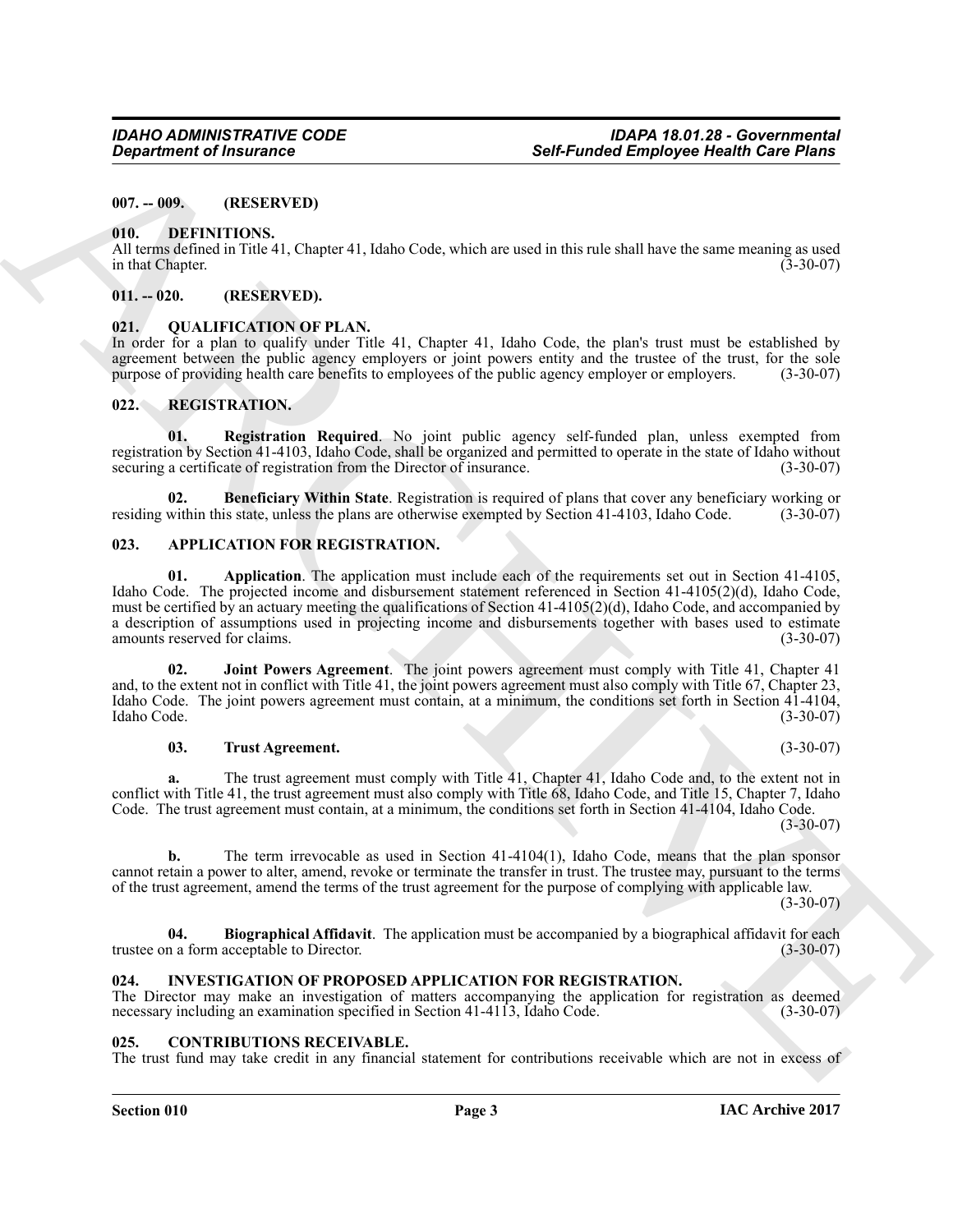ninety (90) days past due. (3-30-07)

#### <span id="page-3-13"></span><span id="page-3-9"></span><span id="page-3-0"></span>**026. TRUST FUND RESERVES.**

**Solution of Insurance Construction**<br>
Solution and the construction of the state of the state of the state of the state of the state of the state of the state of the state of the state of the state of the state of the sta **01. Reserve Requirements**. The trust fund of a plan not in existence as of July 1, 2006, must continuously maintain reserves, pursuant to Section 41-4110, Idaho Code, from inception of the plan, that are sufficient to fully fund payment of all benefits at the time a claim thereunder arises. This reserve must adequately provide for all reasonably estimated future claim payments, adjustment expenses, and litigation expenses on claims which have arisen, including claims incurred but not reported, extended benefits and maternity benefits, if any.

 $(3-30-07)$ 

<span id="page-3-14"></span>**02. Reserves for Disability Income Benefits**. Reserves established for disability income benefits shall be in an amount not less than reserves determined by the Minimum Reserve Standards for Group Health Insurance Contracts set forth the in the NAIC's Accounting Practices and Procedures Manual as adopted by the Director, unless it can be proven to the satisfaction of the Director that a lower reserve can be actuarially justified. (3-30-07)

**03. Certification by Actuary**. Reserves must be certified annually by an actuary who meets the requirements of Section 41-4105(2)(d), Idaho Code, and such certification must be accompanied by a statement describing bases used in reserve determination. The certification shall be in a form acceptable to the Director.

(3-30-07)

#### <span id="page-3-12"></span><span id="page-3-10"></span>**04. Insolvent Condition**. (3-30-07)

**a.** For a self-funded plan in existence as of July 1, 2006, three (3) years after the effective date of Chapter 41, if the determination of reserves reveals an insolvent condition, the Director may, in his discretion, allow the plan a period of time not exceeding ninety (90) days to accumulate required reserves. (3-30-07) the plan a period of time not exceeding ninety (90) days to accumulate required reserves.

For plans formed after July 1, 2006. if the determination of reserves reveals an insolvent condition, the Director may, in his discretion, allow the plan a period of time not exceeding ninety (90) days to accumulate required reserves. (3-30-07) required reserves.

<span id="page-3-11"></span>**05.** Insolvency. Insolvency means that the plan is unable to pay its obligations when they are due, or admitted assets do not exceed its liabilities, including required reserves. (3-30-07) when its admitted assets do not exceed its liabilities, including required reserves.

#### <span id="page-3-6"></span><span id="page-3-1"></span>**027. BONDING OR DISHONESTY INSURANCE.**

<span id="page-3-8"></span>**01. Certified Copy of Bond**. A certified copy of the fidelity bond or dishonesty policy, as required ction 41-4114(3), Idaho Code, shall be furnished to the Director by the plan. (3-30-07) under Section  $41-4114(3)$ , Idaho Code, shall be furnished to the Director by the plan.

<span id="page-3-7"></span>**02. Cancellation of Bond Requirements**. The bond or dishonesty policy must contain language stating that the bond or policy is noncancellable except upon not less than thirty (30) days advance notice in writing to the trustee and the Director. A copy of any notice cancelling a bond or dishonesty policy required under Chapter 41 is to be forwarded to the Director by the surety or policy provider at the same time it is forwarded to the board.

 $(3 - 30 - 07)$ 

#### <span id="page-3-5"></span><span id="page-3-2"></span>**028. ANNUAL STATEMENT.**

The trustee shall file an annual statement within ninety (90) days after the close of each fiscal year of the plan and at such other time as may be determined by the Director. A quarterly statement shall be filed with the Director within sixty (60) days of the end of each quarter in a form acceptable to the Director. (3-30-07)

#### <span id="page-3-3"></span>**029. SEVERABILITY CLAUSE.**

If any provision of this rule, or the application thereof to any person or circumstance, is held invalid, the remainder of the rule, or the applicability of such provision to other persons or circumstances, shall not be affected thereby.

 $(3-30-07)$ 

<span id="page-3-4"></span>**030. -- 999. (RESERVED)**